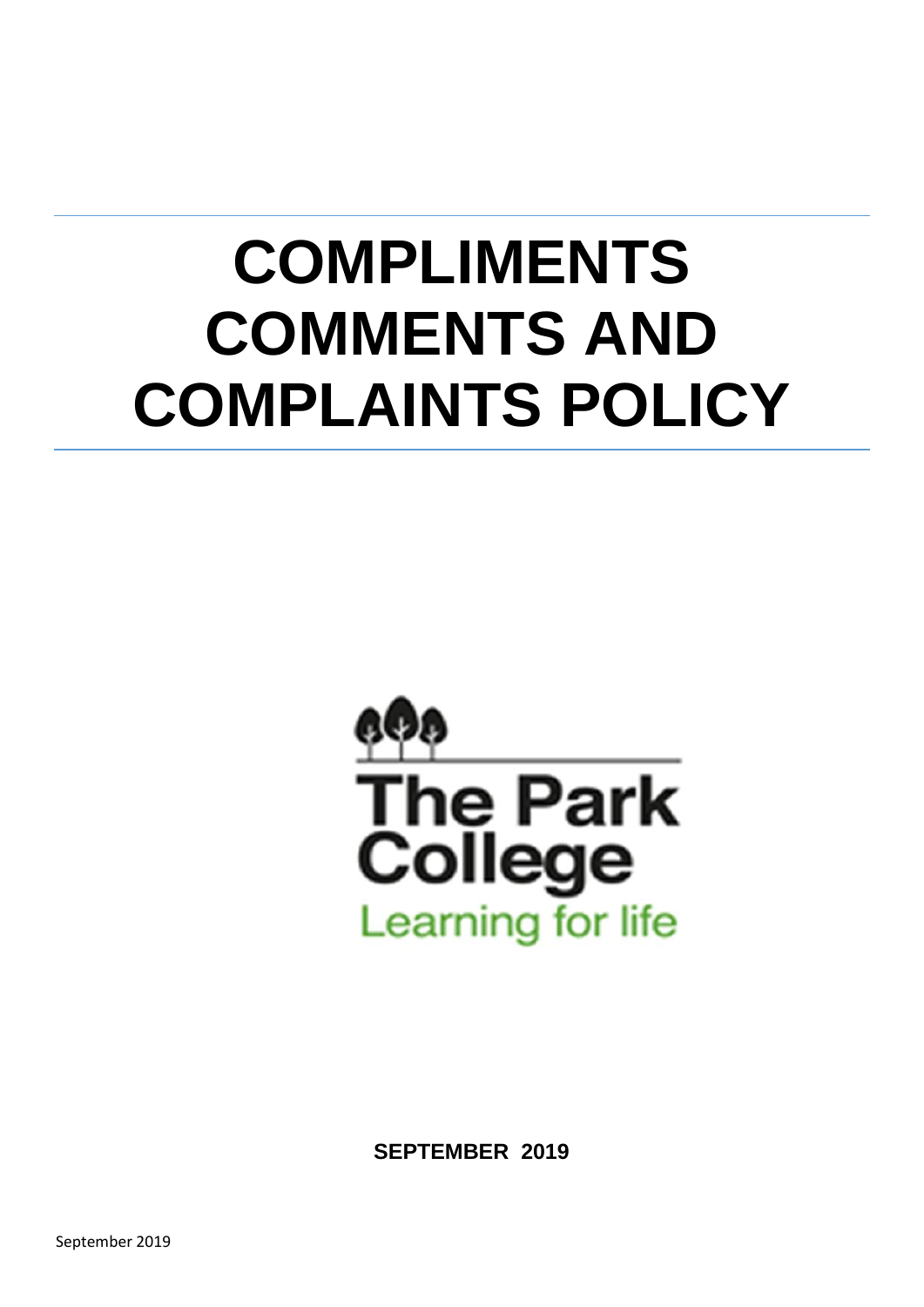

# **CONTENTS**

**Scope**

**Aims**

**Confidentiality**

**Compliments**

- **Verbal**
- **written**

**Complaints**

**Stage One – Raising a Concern**

**verbal concern**

**Stage Two – Making a Formal Complaint**

- **written complaint**
- **investigation**
- **outcome**

**Stage Three - Appeal**

**Dealing with Unreasonable Complaints/Complainants**

**Annex A – Complaint Form**

**Annex B – Appeal Form**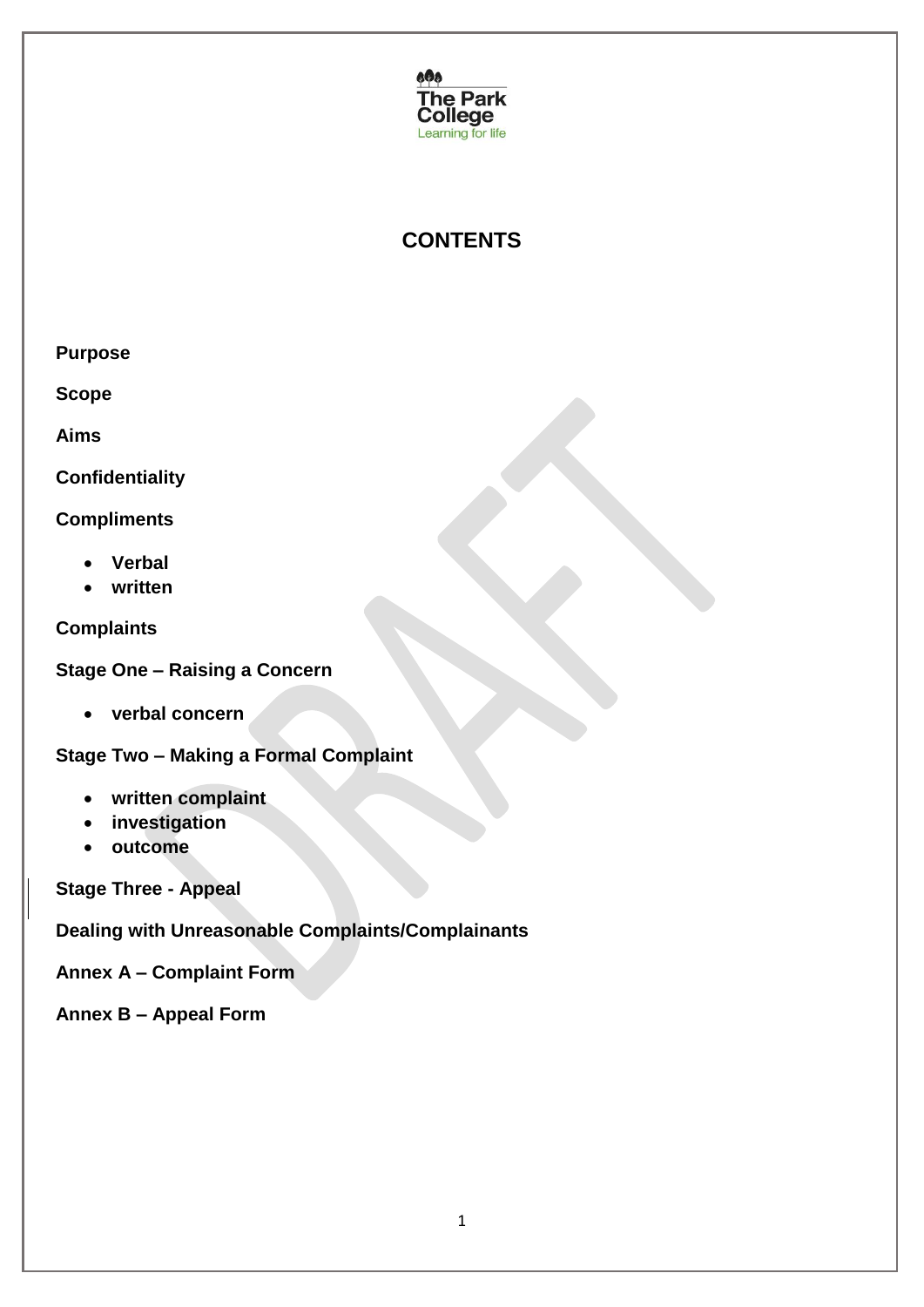

# **PURPOSE**

The Park College (the College) is committed to providing a professional service to the highest standards. The College welcomes all feedback from individuals and organisations that work with us and use our services. We expect everyone to be treated with dignity and respect and compliments show that we are appreciated. We will share compliments with our staff team.

The College acknowledges that occasionally things may go wrong. Complaints can be a valuable tool and provide us with the opportunity to listen, respond and improve our services.

This policy sets out the responsibilities of the College Directors and the way in which compliments, comments and complaints should be made and the action that will be taken.

## **SCOPE**

This policy does not cover situations where a member of the College staff wishes to raise a complaint or grievance. In these circumstances individuals should follow the procedures in their staff handbook.

The College will be unable to respond to anonymous complaints but will log and consider their content and any necessary action. This is in particular when these relate to potential safeguarding issues.

There are separate policies for the following situations and complaints will be referred to the relevant policy for action:

Whistleblowing

Anti – Bullying

Student Exclusions

Data Breach

Data Protection

Data Retention

# **AIMS**

The aims of this policy are to:

- ensure everyone knows how to provide feedback and how a complaint will be handled
- be investigatory and not adversarial, allowing for impartiality
- ensure complaints are dealt with fairly and within clear timeframes
- bring about a resolution as swiftly as possible
- provide information to the Directors and College Principal to improve our service and celebrate success.

# **CONFIDENTIALITY**

Student information and personal documents relating to members of staff is confidential. Please refer to the College data policies.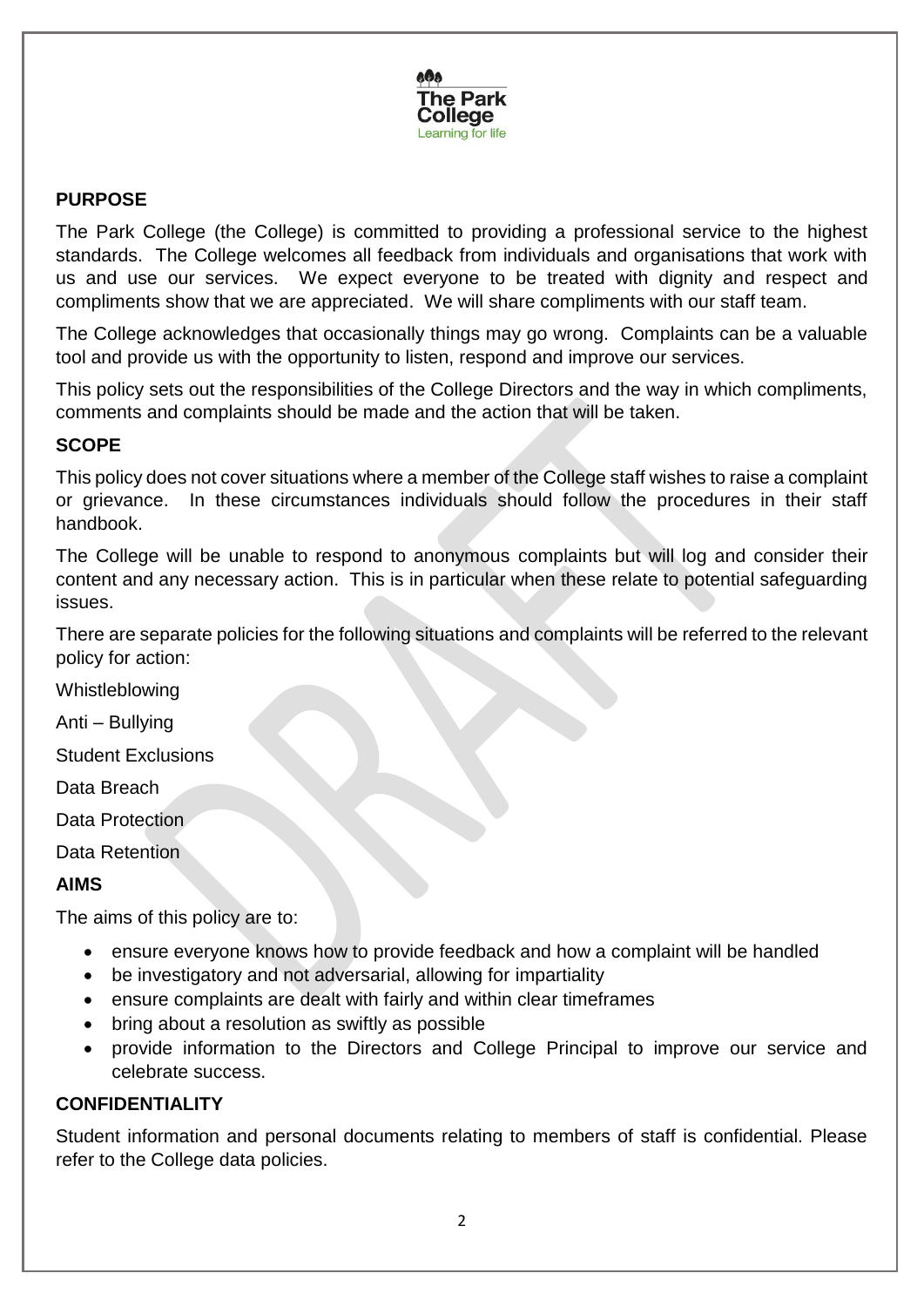

# **COMPLIMENTS**

#### *Verbal*

All feedback is welcome, we are pleased to receive compliments which do not have to be in writing. They help us to know how the College is performing and say thank you to any staff concerned. We will share any verbal compliment with the member of staff and also log your comments.

If you wish to have an informal discussion, please make an appointment with a member of staff or the College Principal.

## *Written*

If you wish to provide a compliment via written feedback, this can be emailed to [catriona@theparkcollege.org](mailto:catriona@theparkcollege.org)

Alternatively, you can write to the College as follows:

Catriona Guyler-Kone The Park College Bishops House 5 Kennington Park Place London SE11 4AS

# **COMPLAINTS**

#### **Stage One - Raising a Concern**

#### *Verbal concern*

Wherever possible, concerns should be discussed with a member of staff or the College Principal. Most concerns can and should be addressed and resolved in this way. Verbal complaints will be recorded in the complaints register and assigned a unique reference number. The outcome will also be recorded here.

Any concerns relating to safeguarding of students will be reported to the College Safeguarding Lead-Steph Lea, and the College Principal. The College safeguarding policy will be then be followed.

Often, individual student complaints may be expressed through behaviour changes. As such, where this is happening in College, staff will closely monitor these instances and take action where appropriate.

Where a member of staff is raising a grievance, the process set out in their staff handbook should be followed.

Any cases of whistleblowing will be investigated under the College whistleblowing policy

Occasionally a resolution is not reached on the matter or is too serious to be resolved in this way. In these circumstances the following formal process should be followed.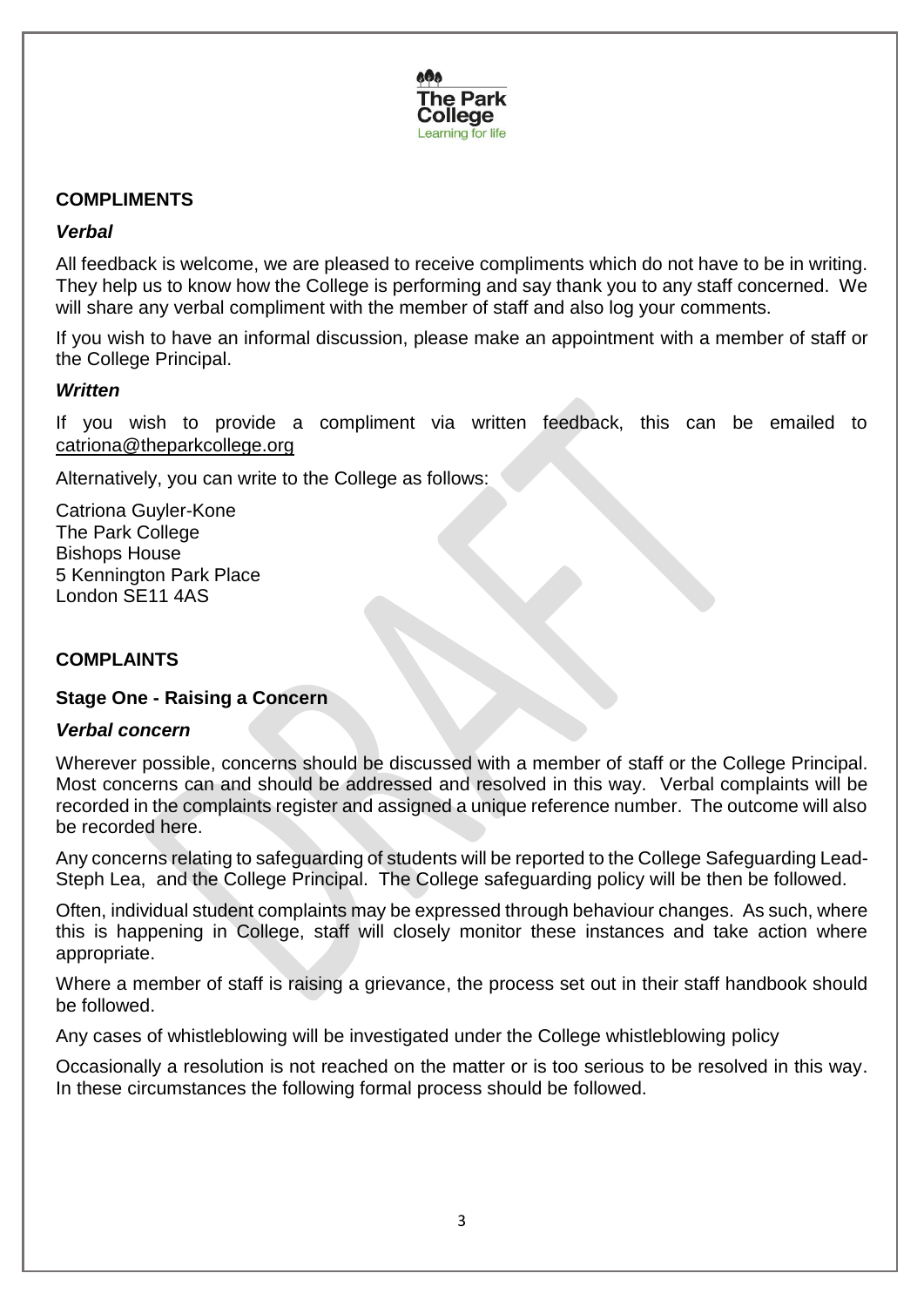

# **Stage Two – Making a Formal Complaint**

#### *Written complaint*

A written complaint should be submitted to the college principal within 3 months of the incident in question. Where this route may raise a conflict of interest, the complaint should be made to the College Directors. The complaint form is attached at annex A to this policy or can be requested from the College reception.

Completed forms should be returned to [see above comments for responsible person/s] by hand, post or email. On receipt of the form, it will be recorded in the complaints register and assigned a unique reference number.

Please include as many details as possible and attach any supporting documentation. Please also detail if there are any witnesses that will need to be called to a meeting or to provide additional evidence.

If the complainant requires assistance to complete the form, they may wish to ask someone to transcribe and submit the form on their behalf. If requested, College staff can also help.

Formal written complaints will be acknowledged, in writing, within 5 College working days.

#### *Investigation*

Complaints can be varied and not all will concern a member of the College staff. Where this is the case, they will be informed that an investigation is taking place and provided with a copy of the complaint. They may be accompanied at any formal interviews and meetings by a friend/representative. After investigation and collection of any relevant evidence, the member of staff concerned will be provided with a copy of the case. Once they have had time to consider the evidence the staff member and their representative will be invited for a final meeting to present their views and any evidence of their own.

Students may only be interviewed where appropriate and if they are accompanied by another adult/advocate representative.

For all other complaints the investigation will include the review of supporting documentation, and witnesses may be called for interview where identified by the complainant.

Complainants should limit the numbers of communications with the College while a complaint is being processed. It is not helpful if repeated correspondence is sent (either by letter, phone, email or text) as it could delay the outcome being reached.

#### *Outcome*

In all cases, within ten College days of sending the written acknowledgement, the complainant will receive a written decision on the complaint, or an explanation of why a decision could not be reached in this timeframe. In the event of the latter, a reasonable date will be provided by which the written outcome of the investigation will be forwarded. The outcome may be one of the following:

- uphold the complaint in whole or part with an explanation and/or apology
- explanation of steps taken to ensure the situation does not reoccur
- a review of this policy and/or College systems and procedures
- dismiss the complaint in whole or part with an explanation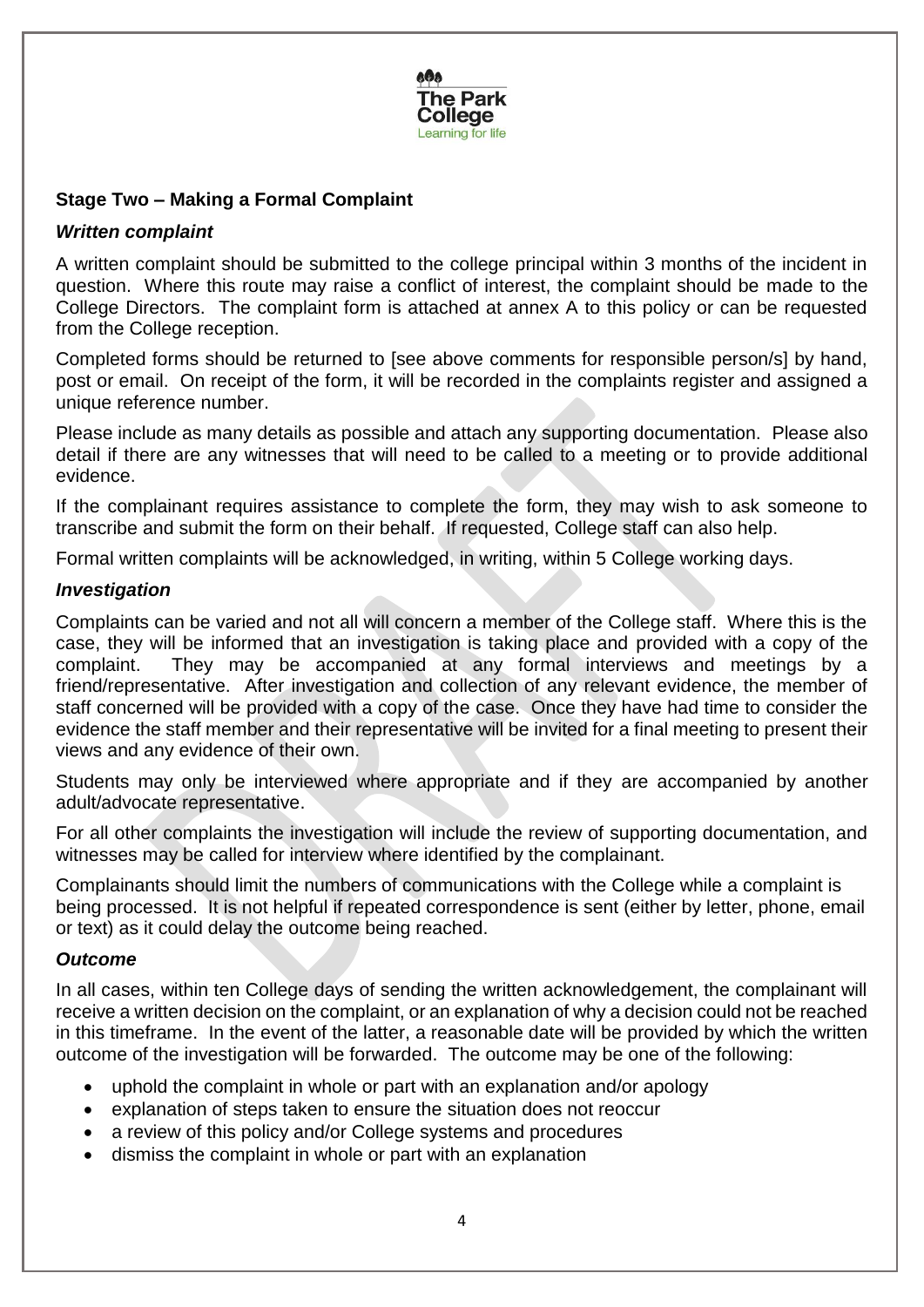

# **Stage Three – Appeal**

If the complainant wishes to appeal the outcome of the investigation into their complaint, they must complete the form at Annex B and write to the College Directors within 15 College working days of receiving the written decision. Any additional supporting evidence, not submitted with the original complaint, should also be attached, together with the names of any witnesses that parties wish to call.

If assistance is required to complete the form, the complainant may wish to ask someone to transcribe and submit the form on their behalf. If requested, College staff can also help.

The request for an appeal will be acknowledged, in writing, within 5 College working days. College Directors will consider the appeal and determine whether further face to face interviews are necessary. Where witnesses have been identified, the College Directors will always meet with these persons.

College Directors will write to the complainant within 15 College working days from the date of the acknowledgment letter. The decision letter will set out one of the following:

- that no further action will be taken by The College
- specify changes to the Stage Two written response and actions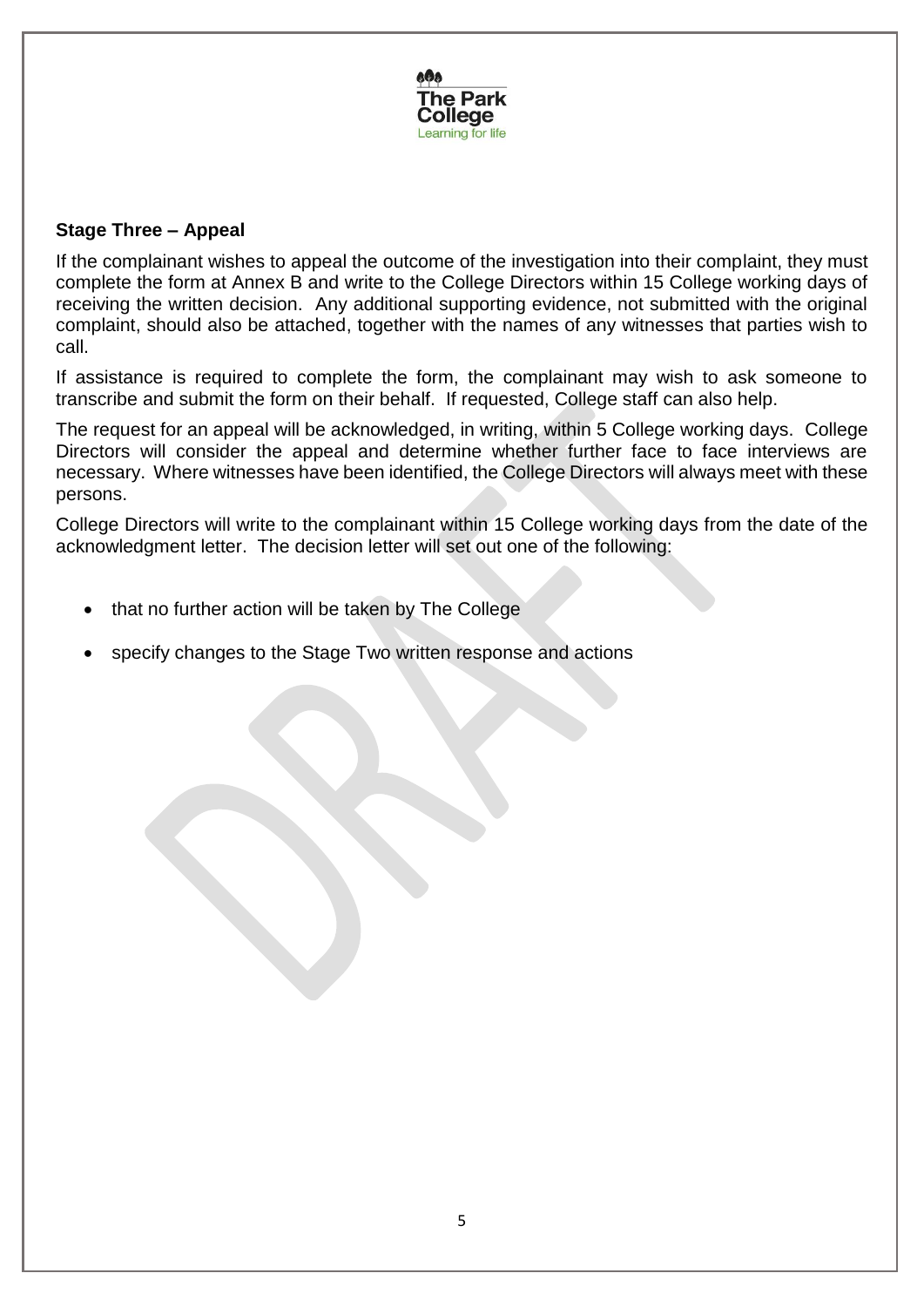

# **DEALING WITH UNREASONABLE COMPLAINTS/COMPLAINANTS**

Complaints should be dealt with fairly and impartially, and colleges should not normally limit the contact complainants have with the college. However, the College will not tolerate unacceptable behaviour towards staff, and will take action to protect staff from that behaviour, including that which is abusive, offensive or threatening.

Unreasonable complainants are defined as 'those who, because of the frequency or nature of their contacts with the College, hinder the College's consideration of their or other people's complaints'.

A complaint/complainant may be regarded as unreasonable if the complainant:

- Refuses to articulate their complaint, or specify the grounds of a complaint or the outcomes sought by raising the complaint, despite offers of assistance and being invited by the Principal or Directors to resubmit their complaint;
- Refuses to co-operate with the complaints investigation process while still wishing their complaint to be resolved;
- Refuses to accept that certain issues are not within the scope of a complaints procedure;
- Insists on the complaint being dealt with in ways which are incompatible with this Compliments and Complaints Policy or with good practice;
- Introduces trivial or irrelevant information which the complainant expects to be considered and commented on, or raises large numbers of detailed but unimportant questions, and insists they are fully answered, often immediately and to their own timescales;
- Makes unjustified complaints about staff who are trying to resolve a complaint, and seeks to have them replaced;
- Changes the basis of their complaint as the investigation proceeds;
- Repeatedly makes the same complaint (despite previous investigations or responses concluding that the complaint is groundless or has been addressed);
- Refuses to accept the findings of the investigation into a complaint, where the College's Compliments and Complaints Policy has been fully and properly implemented and completed;
- Seeks an unrealistic or unachievable outcome:
- Makes excessive demands on College time by frequent, lengthy, complicated and stressful contact with staff regarding the complaint in person, in writing, by email or by telephone while the complaint is in process;
- Refuses to cease behaving unreasonably, despite being asked to in writing by the Principal;
- Makes a complaint knowing it to be false;
- Makes a complaint using falsified information;
- Publishes information in relation to a complaint in the media, including but not limited to social media websites and newspapers;
- Behaves maliciously face-to-face, by telephone or in writing or electronically;
- Behaves aggressively face-to-face, by telephone or in writing or electronically;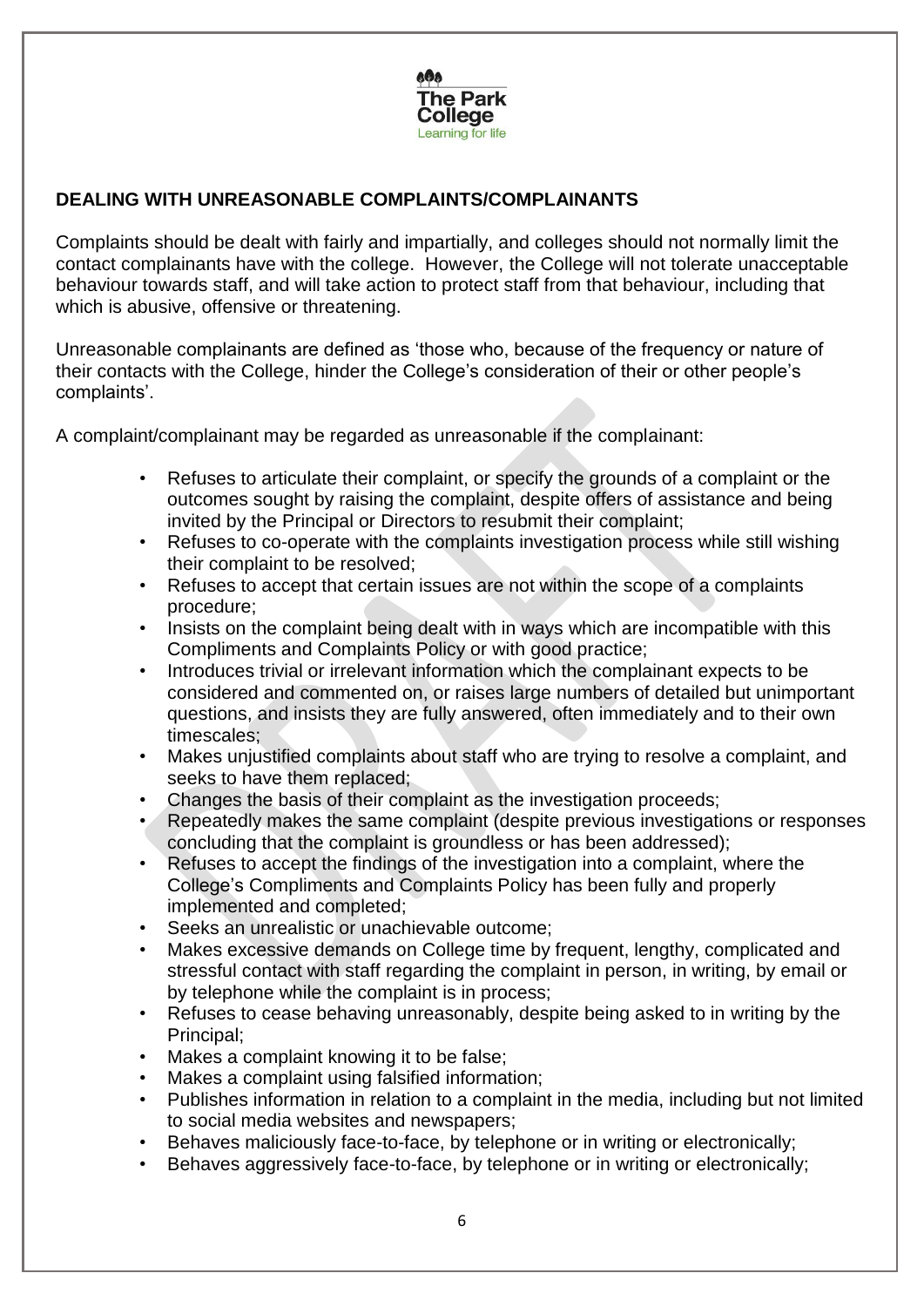

- Uses threats, intimidation or violence face-to-face, by telephone or in writing or electronically;
- Uses abusive, offensive or discriminatory language face-to-face, by telephone or in writing or electronically.

Whenever possible, the Principal will discuss any concerns with the complainant informally if their behaviour is deemed to be unreasonable. If the unreasonable behaviour continues the Principal will write to the complainant explaining that their behaviour is unreasonable and asking them to change it. For complainants who excessively contact the college causing a significant level of disruption, the college may specify methods of communication and limit the number of contacts that can be made in a communication plan. This will usually be reviewed after 6 months.

In response to any serious incident of aggression or violence, the Principal will contact the police immediately, and will write to the complainant outlining their concerns and actions taken and stating that the police have been contacted. Actions taken may include banning an individual from the College.

Where the Principal or College Directors decide that a complaint is unreasonable, and is satisfied that the complainant has not resubmitted their complaint despite being given the opportunity to; or that the complainant is behaving unreasonably, despite being asked in writing by the Principal to cease this behaviour, they may dismiss the complaint and consider it to be resolved through lack of co-operation by the complainant, and the process to be completed.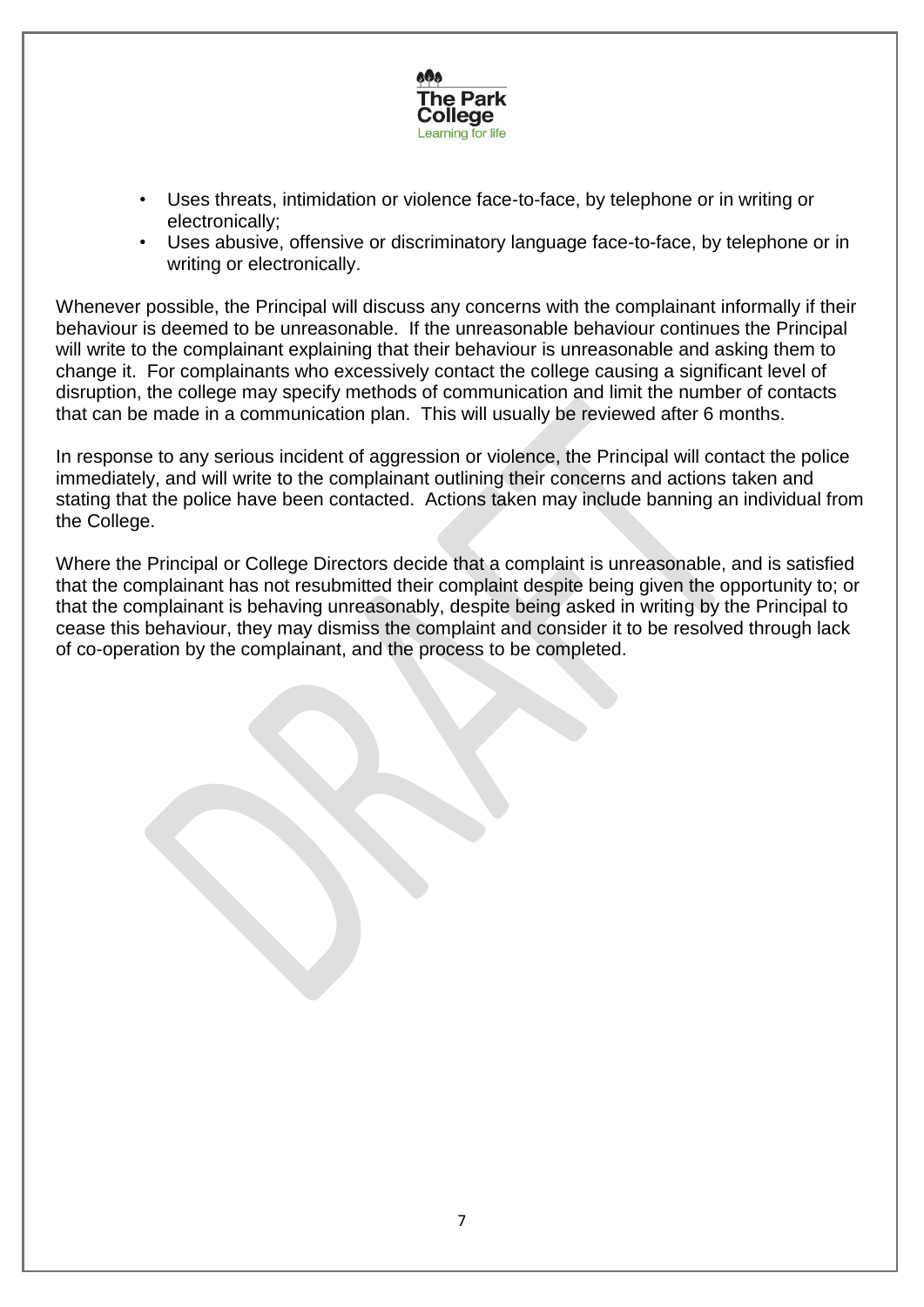

# **COMPLAINT FORM ANNEX A**

Please complete all sections and return to the College Principal.

Continue on a separate sheet if necessary and attach all supporting documentation

| Name:                                           |                                                                             |                |
|-------------------------------------------------|-----------------------------------------------------------------------------|----------------|
| <b>Address</b>                                  |                                                                             |                |
|                                                 |                                                                             |                |
|                                                 |                                                                             |                |
| Post code:                                      | Signature:                                                                  |                |
| Daytime tel. no:                                |                                                                             |                |
| Date of the incident complained of:             |                                                                             |                |
|                                                 | If the complaint is about a member of staff, please enter their name below: |                |
|                                                 |                                                                             |                |
| Please summarise your complaint:                |                                                                             |                |
|                                                 |                                                                             |                |
|                                                 |                                                                             |                |
|                                                 |                                                                             |                |
|                                                 |                                                                             |                |
|                                                 |                                                                             |                |
|                                                 |                                                                             |                |
|                                                 |                                                                             |                |
| Please summarise what outcome(s) you seek:      |                                                                             |                |
|                                                 |                                                                             |                |
| The names of your witnesses must be given here: |                                                                             |                |
|                                                 |                                                                             |                |
|                                                 |                                                                             |                |
| <b>APPEAL FORM</b>                              |                                                                             | <b>ANNEX B</b> |